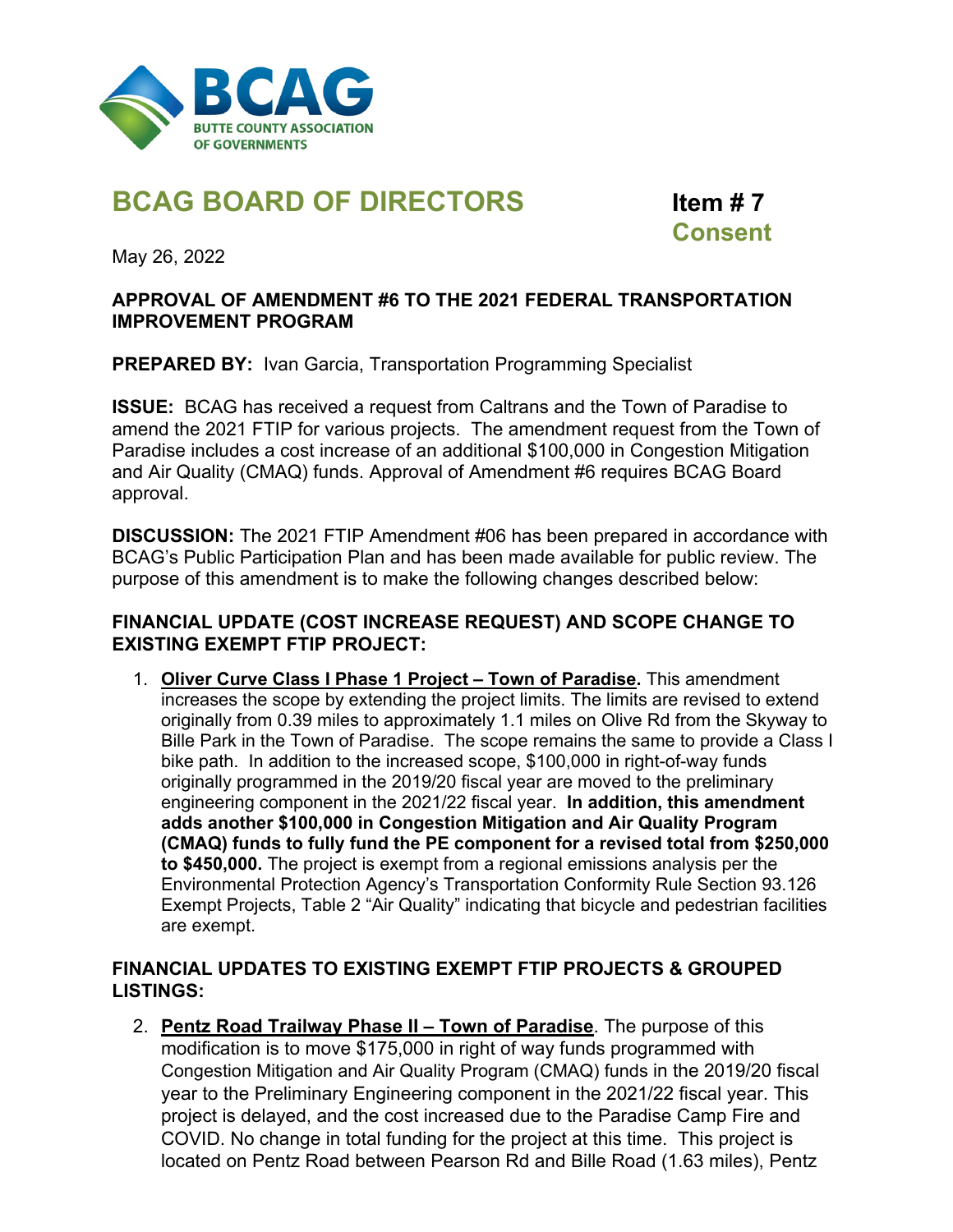Road between Wagstaff Road and Skyway (1.56 miles). Scope of the project is to construct a grade separated, Class I, bike-ped facility along the west side of Pentz Road within the project limits. The project is exempt from a regional emissions analysis per the Environmental Protection Agency's Transportation Conformity Rule Section 93.126 Exempt Projects, Table 2 "Air Quality" indicating that bicycle and pedestrian facilities are exempt.

- 3. **Paradise ATP Gateway Project Town of Paradise.** The purpose of this modification is to move \$175,000 in right of way funds programmed with Congestion Mitigation and Air Quality Program funds in the 2019/20 fiscal year to the Preliminary Engineering component in the 2021/22 fiscal year. This project is delayed, and the cost increased due to the Paradise Camp Fire and COVID. No change in total funding for the project at this time. This project is located on Neal Road between Town Limits and Skyway (1.62 miles). The scope of the project is to construct a grade separated, Class I, bike-ped facility along the west side of Neal Road within the project limits. The project is exempt from a regional emissions analysis per the Environmental Protection Agency's Transportation Conformity Rule Section 93.126 Exempt Projects, Table 2 "Air Quality" indicating that bicycle and pedestrian facilities are exempt.
- 4. **Grouped Projects for Bridge Rehabilitation and Reconstruction HBP Program – Various Agencies.** The purpose of this modification is to update the financial data for existing projects as listed in the updated Caltrans HBP list dated 03/33/2022. No changes to the projects were made. The four-year total for the HBP program has changed from \$8,943,708 to \$8,902,568 for a decrease of \$41,140. The project is exempt from a regional emissions analysis per the Environmental Protection Agency's Transportation Conformity Rule Section 93.126 Exempt Projects, Table 2 "Safety" indicating that the widening of narrow pavements or reconstructing bridges (no additional travel lanes) are exempt.
- 5. **Grouped Projects for Safety Improvements HSIP Program Various Agencies.**  The purpose of this modification is to update the HSIP Grouped listing and financial data for existing projects as listed in the updated Caltrans HSIP list dated 03/06/2022. Two existing projects are reflected in the backup list. The four-year total for the HSIP program has changed from \$9,691,219 to \$0 (zero) with funding identified outside of the four-year 2021 FTIP Period reflecting projects have been completed and no longer need to be in the FTIP and funding for the two included projects has now been pushed to an outer year. The project is exempt from a regional emissions analysis per the Environmental Protection Agency's Transportation Conformity Rule Section 93.126 Exempt Projects, Table 2 "Safety" indicating that the Highway Safety Improvement Program implementation projects are exempt.
- 6. **SHOPP Minor Grouped Listing Caltrans.** The purpose of this modification is to update the SHOPP Minor Grouped listing to remove one project and add another. The list reflects adding the SR 99 in Butte County at Keefer Slough project. The scope is to repair deteriorating pavement and replace driveway culverts for \$1,250,00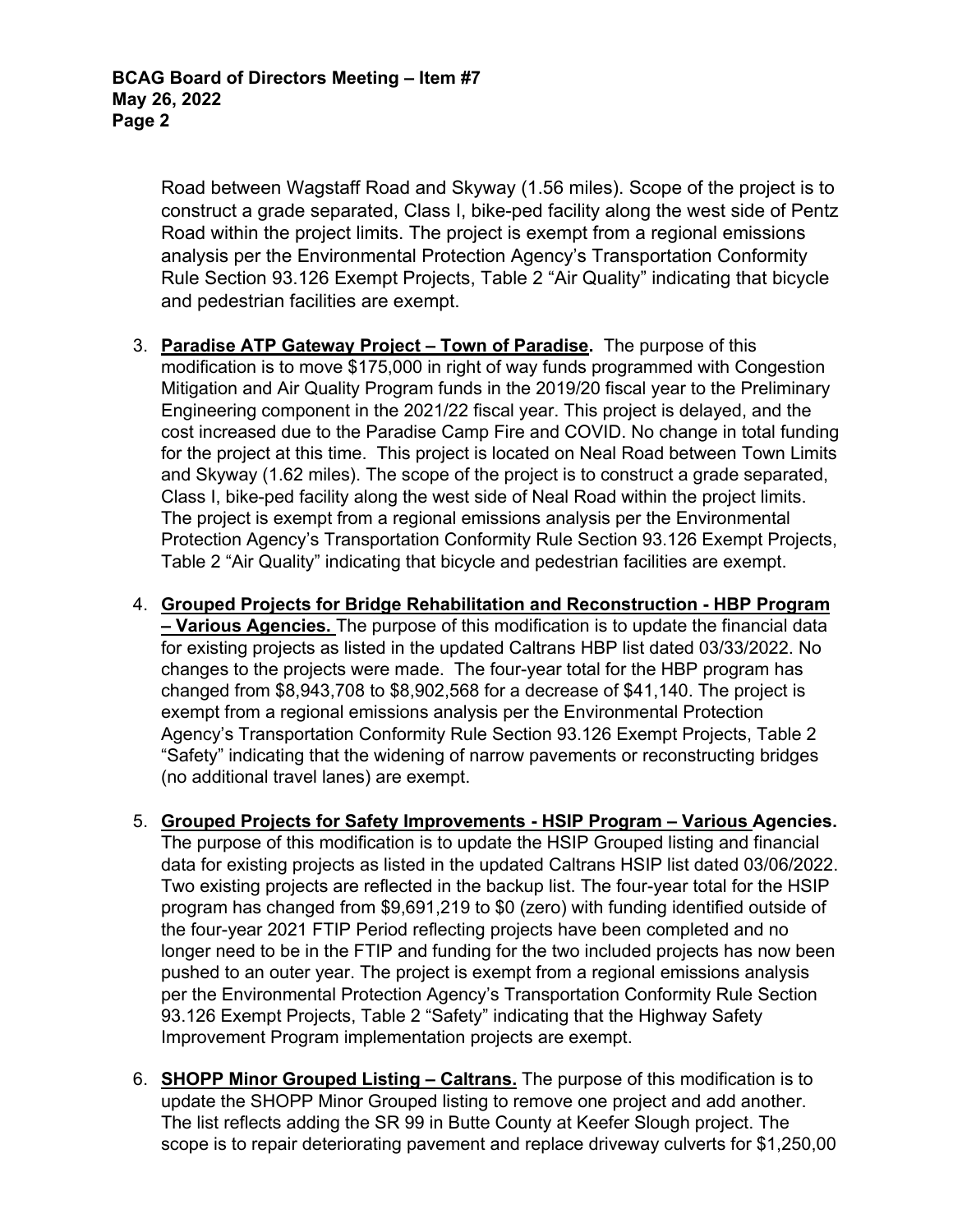(EA: 2J070). The Grouped Listing costs changed from \$1,455,000 to \$1,250,000. The project is exempt from a regional emissions analysis per the Environmental Protection Agency's Transportation Conformity Rule Section 93.126 Exempt Projects, Table 2 "Safety" indicating that pavement resurfacing and/or rehabilitation projects are exempt.

7. **SHOPP Roadway Preservation Grouped Listing – Caltrans.** The purpose of this modification is to update the Grouped listing to add two projects. The list reflects adding SR 70 (Near Pulga) from east of Big Ben Rd to the Plumas County line project. The scope is to rehabilitate pavement, drainage, lighting, sign panels and Transportation Management System (TSM) elements. The second added project is SR 162, in and near Oroville from Feather River Bridge to Foothill Blvd. The scope is to rehabilitate pavement and drainages systems, upgrade to ADA standards and upgrade signs and guardrails. The Grouped Listing costs changed from \$49,320,000 to \$55,190,000. The projects are exempt from a regional emissions analysis per the Environmental Protection Agency's Transportation Conformity Rule Section 93.126 Exempt Projects, Table 2 "Safety" indicating that pavement resurfacing and/or rehabilitation projects are exempt.

## **FINANCIAL UPDATE TO EXISTING NON-EXEMPT FTIP PROJECT:**

8. **Guynn Rd over Lindo Channel Bridge Project (HBP Individually Listed Project) – City of Chico.** The purpose of this modification is to move \$150,000 in right of way funds from fiscal year 2021/22 to fiscal year 2023/24. This project is funded with Highway Bridge Program Funds (HBP). No other modifications are proposed, and total funding did not change. This is an existing project that is already included in the regional emissions analysis for air quality conformity and does not require a new conformity determination since the financial update does not reflect a change in the design concept and scope of the project or the conformity analysis years as assumed for the regional emissions of the currently conforming RTP and FTIP.

Since the 2021 FTIP Amendment #06 does not include any new non-exempt projects, per 40 CFR 93.126, the amendment is exempt from the requirement that a new conformity determination and regional emission analysis be performed.

For the proposed amendment, BCAG states for the record:

1. Exempt Projects (7 total): No new conformity determination or regional emissions analysis is necessary for this proposed formal amendment. The seven (7) projects being updated, because of the amendment, are exempt from conformity or regional emissions analysis per EPA's Transportation Conformity Rule Section 93.126 Table 2 as referenced above.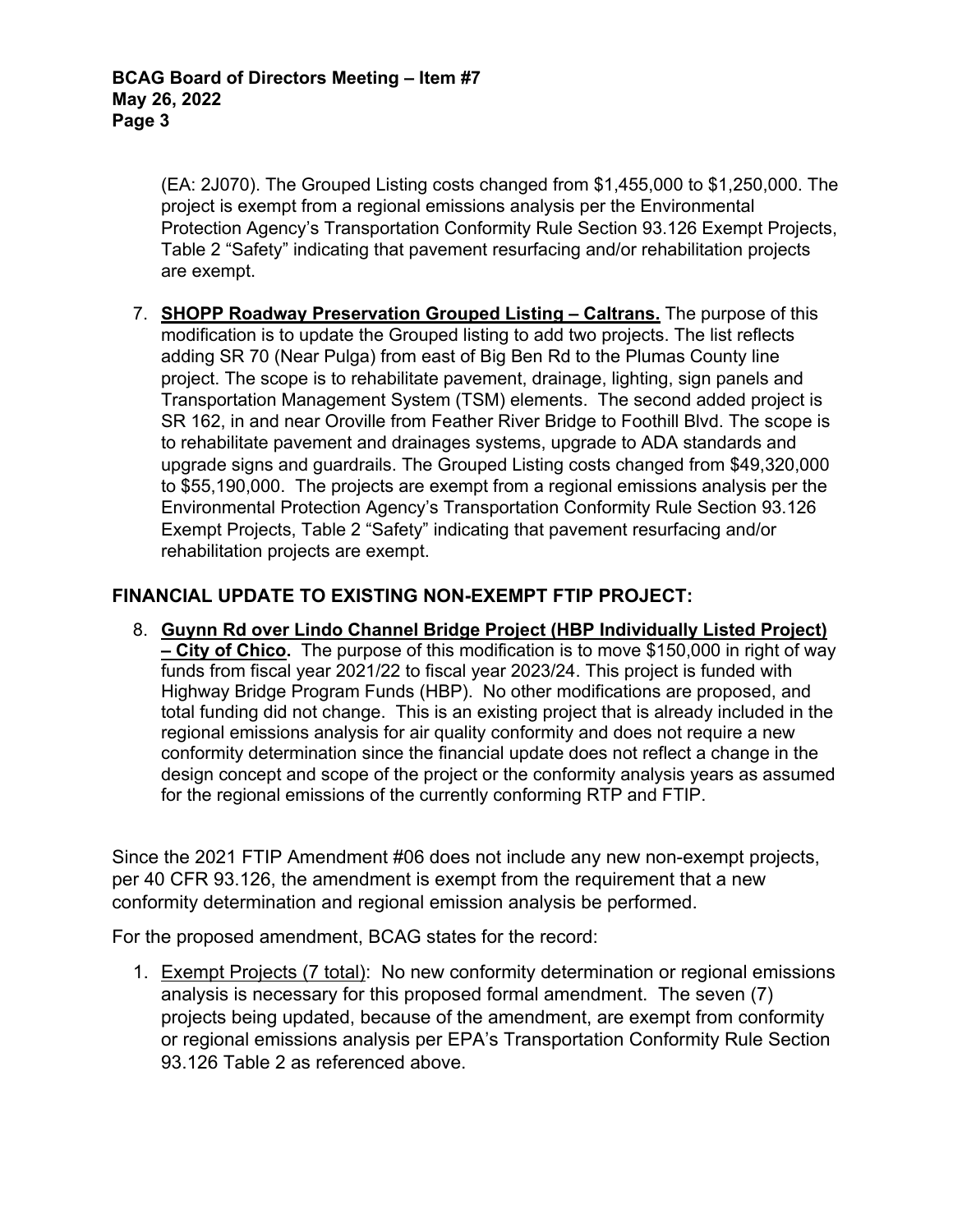- 2. Non-Exempt Project (1 total): No new conformity determination or regional emissions analysis is necessary for this proposed formal amendment. The one (1) non-exempt project being updated is already included in the regional emissions analysis for air quality conformity and does not require a new conformity determination since the financial update does not reflect a change in the design concept and scope of the project or the conformity analysis years as assumed for the regional emissions of the currently conforming RTP and FTIP.
- 3. TCM Implementation: There are no Transportation Control Measures in the approved Carbon Monoxide (CO) SIP and there is no approved Ozone or PM2.5 SIP applicable to Butte County. Because there are no TCMs in an approved SIP for Butte County, Butte County currently has no TCMs in place and therefore timely TCM implementation requirements do not apply.
- 4. Financial Constraint: The 2021 FTIP has been financially constrained in accordance with the requirements of 40 CFR 93.108 and consistent with the U.S. DOT metropolitan planning regulations (23 CFR Part 450).
- 5. Interagency and Public Consultation: For the 2021 FTIP Amendment #06, BCAG consulted on this amendment with its Interagency Consultation Review (ICR) group on May 5, 2022. BCAG staff provided a 15-day public review and comment period in compliance with BCAG's adopted Public Participation Plan (PPP). On May 5, 2021, legal notices were posted on the BCAG website. The proposed amendment has been circulated among staff from Federal Highway Administration (FHWA), Environmental Protection Agency (EPA), Federal Transit Agency (FTA), and Caltrans.

This item was presented to the BCAG Transportation Advisory Committee for their support on May 5, 2022. All items concerning this amendment have been posted at: http://www.bcag.org/Planning/FTIP/index.html. The increase in CMAQ funding for the Town of Paradise Oliver Rd Curve Project does not impact any other local CMAQ projects programmed. Attached is a summary for Amendment #6.

**STAFF RECOMMENDATION**: Staff recommends the BCAG Board of Directors approve Amendment #6 to the 2021 FTIP by Resolution 2021/22-20. This resolution also authorizes staff to make any necessary technical corrections and minor modifications to ensure timely state approval.

Key staff: Ivan Garcia, Transportation Programming Specialist Brian Lasagna, Regional Analyst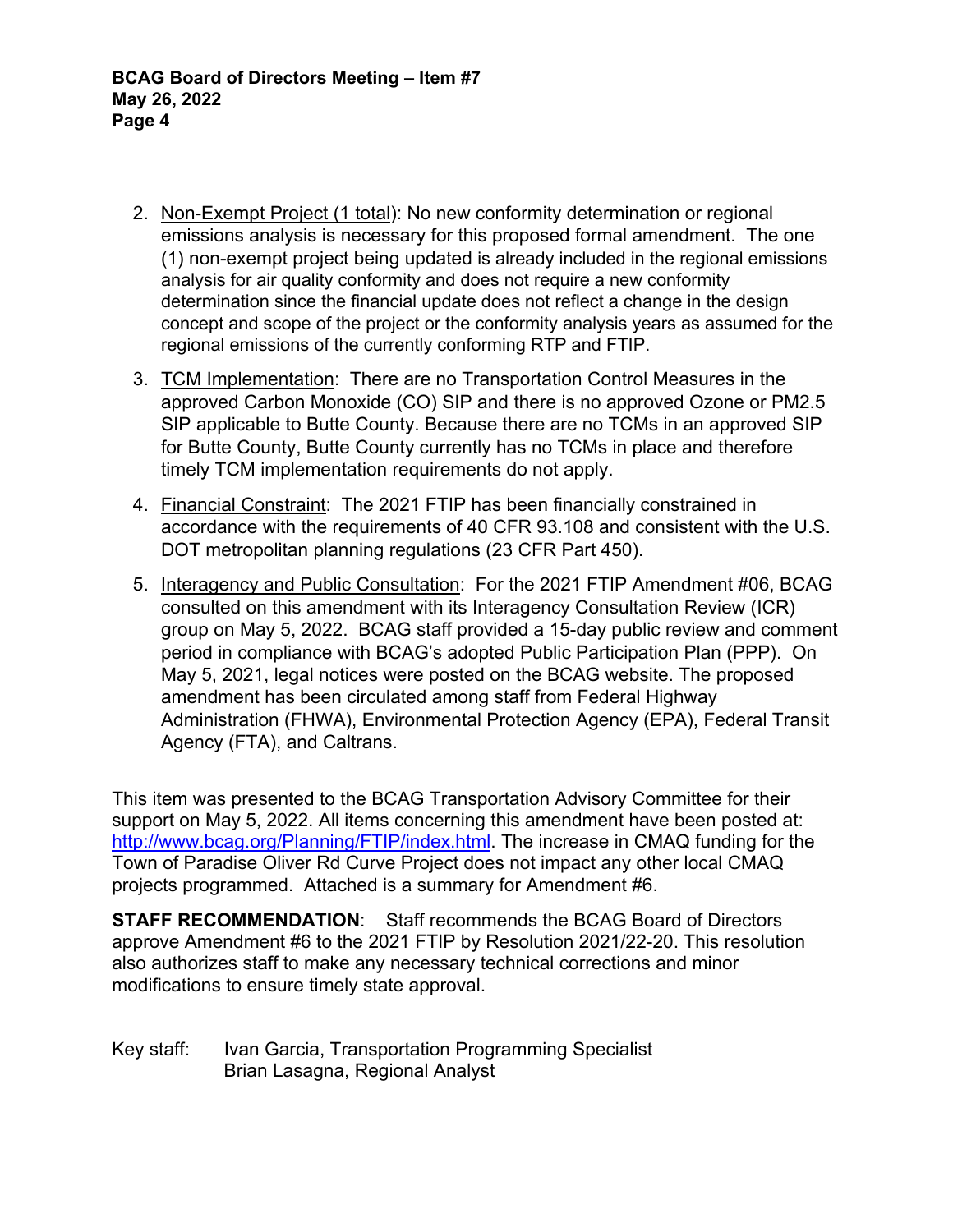#### BCAG 2021 FTIP Amendment #06

 ${\bf \small ATTACHMENT\;A}$ 

4-May-22

|                |                |                                                                                                           | SUMMARY OF CHANGES & PERFORMANCE MEASURES                                                                                                                                                                                                                                                                                                                                                                                    |                                              | % Cost Increase / Decrease |                | 4 YEAR TIP         |                                                   |                 |                 |                                                                                                                                  |
|----------------|----------------|-----------------------------------------------------------------------------------------------------------|------------------------------------------------------------------------------------------------------------------------------------------------------------------------------------------------------------------------------------------------------------------------------------------------------------------------------------------------------------------------------------------------------------------------------|----------------------------------------------|----------------------------|----------------|--------------------|---------------------------------------------------|-----------------|-----------------|----------------------------------------------------------------------------------------------------------------------------------|
| Project        | <b>CTIPSID</b> | <b>PROJECT TITLE</b>                                                                                      | <b>DESCRIPTION OF CHANGE</b>                                                                                                                                                                                                                                                                                                                                                                                                 | (if applicable) -<br>4 YEAR FTIP period only |                            |                | Period-<br>Funding | Performance Measure<br><b>Supportive Projects</b> |                 |                 | CAPTI or CTP 2050<br>Goals                                                                                                       |
|                |                |                                                                                                           |                                                                                                                                                                                                                                                                                                                                                                                                                              | <b>New Cost</b>                              | <b>Prior Cost</b>          | % change       | Change             | PM <sub>1</sub>                                   | PM <sub>2</sub> | PM <sub>3</sub> |                                                                                                                                  |
| $\overline{1}$ | 20200000221    | Oliver Curve Class I<br>Phase I                                                                           | Amendment #06 (Formal). Scope<br>revision/increase in project limits. Limits are<br>revised to extend from Oliver Rd. to Bille Park to<br>provide for safe travel option for bikes and peds.<br>Revised distance of .39 is increased to<br>approximately 1.1 miles. R/W funds are moved<br>to PE component and an additional \$100k for PE<br>are added to PE scope in FFY 21/22. Project<br>remains exempt from conformity. | $$5,075,000$ $$4,975,000$                    |                            | $\overline{2}$ | 100,000<br>\$      | X                                                 |                 | X               | Safety, Climate<br>Equity, Accessibility,<br>Quality of Life &<br>Public Health,<br>Economy<br>Infrastructure (CAPTI<br>Page 13) |
| 2              | 20200000219    | Pentz Road Trailway<br>Phase II                                                                           | Funds programmed in 19/20 for R/W are moved<br>to FY 21/22 for PE. Project delay and cost<br>Increases for PE due to Camp Fire and COVID<br>delays. No change in total funding at this time.<br>Scope of the project is to construct a grade<br>separated, Class I, bike-ped facility along the west<br>side of Pentz Road within the project limits.                                                                        |                                              | $$9,445,000$ $$9,270,000$  | 2              | 175,000<br>Ś       | X                                                 |                 | X               | Safety, Climate<br>Equity, Accessibility,<br>Quality of Life &<br>Public Health,<br>Economy<br>Infrastructure (CAPTI<br>Page 13) |
| $_{3}$         | 20200000220    | Paradise ATP<br><b>Gateway Project</b>                                                                    | Funds programmed in 19/20 for R/W are moved<br>to FY 21/22 for PE. Project delay and cost<br>increases for PE due to Camp Fire and COVID<br>delays. Moving \$125k from R/W in FY 19/20 to FY<br>21/22. No overall cost increases at this time.                                                                                                                                                                               | $$8,100,000$ \$7,975,000                     |                            | $\mathbf 2$    | \$<br>125,000      | X                                                 |                 | X               | Safety, Climate<br>Equity, Accessibility,<br>Quality of Life &<br>Public Health,<br>Economy<br>Infrastructure (CAPTI<br>Page 13) |
| $\overline{4}$ | 20200000108    | Guynn Rd over Lindo<br>Channel Bridge<br>Project                                                          | Updating per HBP List update (3/22/22) for<br>individually listed bridges. This amendment<br>moves \$150k in R/W from FY 21/22 to 23/24. No<br>other changes.                                                                                                                                                                                                                                                                | \$<br>150,000                                | <b>S</b><br>150,000        | $\mathbf 0$    | Ś                  | X                                                 | X               | X               | Safety, Equity,<br>Accessibility, Quality<br>of Life & Public<br>Health, Infrastructure<br>(CAPTI Page 13)                       |
| 5              | 20200000056    | <b>Grouped Projects for</b><br><b>Bridge Rehabilitation</b><br>and Reconstruction -<br><b>HBP Program</b> | Updating per HBP List update (3/22/22) for<br>Grouped Listing. This amendment moves \$150k<br>in R/W from FY 21/22 to 23/24.<br>Financial change update only, no change in<br>projects or scope.                                                                                                                                                                                                                             | $$8,902,568$ $$8,943,708$                    |                            | $\,0\,$        | \$<br>(41, 140)    | X                                                 | X               |                 | Safety, Equity,<br>Accessibility, Quality<br>of Life & Public<br>Health, Infrastructure<br>(CAPTI Page 13)                       |
| 6              | 20200000070    | Grouped Projects for<br>Safety<br>Improvements - HSIP<br>Program                                          | Updating per HSIP List update (3/06/22) for<br>Grouped Listing. This amendment removes<br>completed projects leaving two. HBP funding has<br>been moved to the 2024/25 FY, outside of the 21<br>FTIP period.                                                                                                                                                                                                                 | \$                                           | \$9,691,219                | $-100$         | \$(9,691,219)      | x                                                 | X               |                 | Safety, Equity,<br>Accessibility, Quality<br>of Life & Public<br>Health, Infrastructure<br>(CAPTI Page 13)                       |
| $\overline{7}$ | 20200000214    | SHOPP Minor<br><b>Grouped Listing</b>                                                                     | Updating Minor list per HQ.<br>List reflects adding: SR 99 in Butte County at<br>Keefer Slough. Repair deteriorating pavement<br>and replace driveway culverts for \$1,250,000. EA:<br>2J070. Grouped listing costs changed from<br>\$1,455,000 to \$1,250,000.                                                                                                                                                              |                                              | $$1,250,000$ $$1,455,000$  | $-14$          | \$<br>(205,000)    |                                                   | X               | $\mathsf{x}$    | Safety, Equity,<br>Accessibility, Quality<br>of Life & Public<br>Health, Infrastructure<br>(CAPTI Page 13)                       |
| 8              | 20200000222    | SHOPP Roadway<br>Preservation:<br>Pavement<br>resurfacing and/or<br>rehabilitation                        | Added 2 projects to grouped listing: 1.0J430: SR<br>70 PM 34.1 to 48.076. Near Pulga, from east of<br>Big Ben Road to Plumas<br>County line.<br>2. 0J440: SR 162 PM 15.6 to 18.5. (In and near<br>Oroville, from Feather River Bridge to<br>Foothill Boulevard.                                                                                                                                                              | \$55,190,000 \$49,320,000                    |                            | 12             | Ś.<br>5,870,000    | X                                                 | X               | X               | Safety, Equity,<br>Accessibility, Quality<br>of Life & Public<br>lealth, Infrastructure<br>(CAPTI Page 13)                       |

Foothill Boulevard.<br>
PM 1 - Safety (Fatalities and Injuries)<br>
PM 2 - Infrastructure Condition (Pavement and Bridges)<br>
PM 3 - System Performance (Freight movement, congestion, and reliability)<br>
Transit - Transit Asset Manag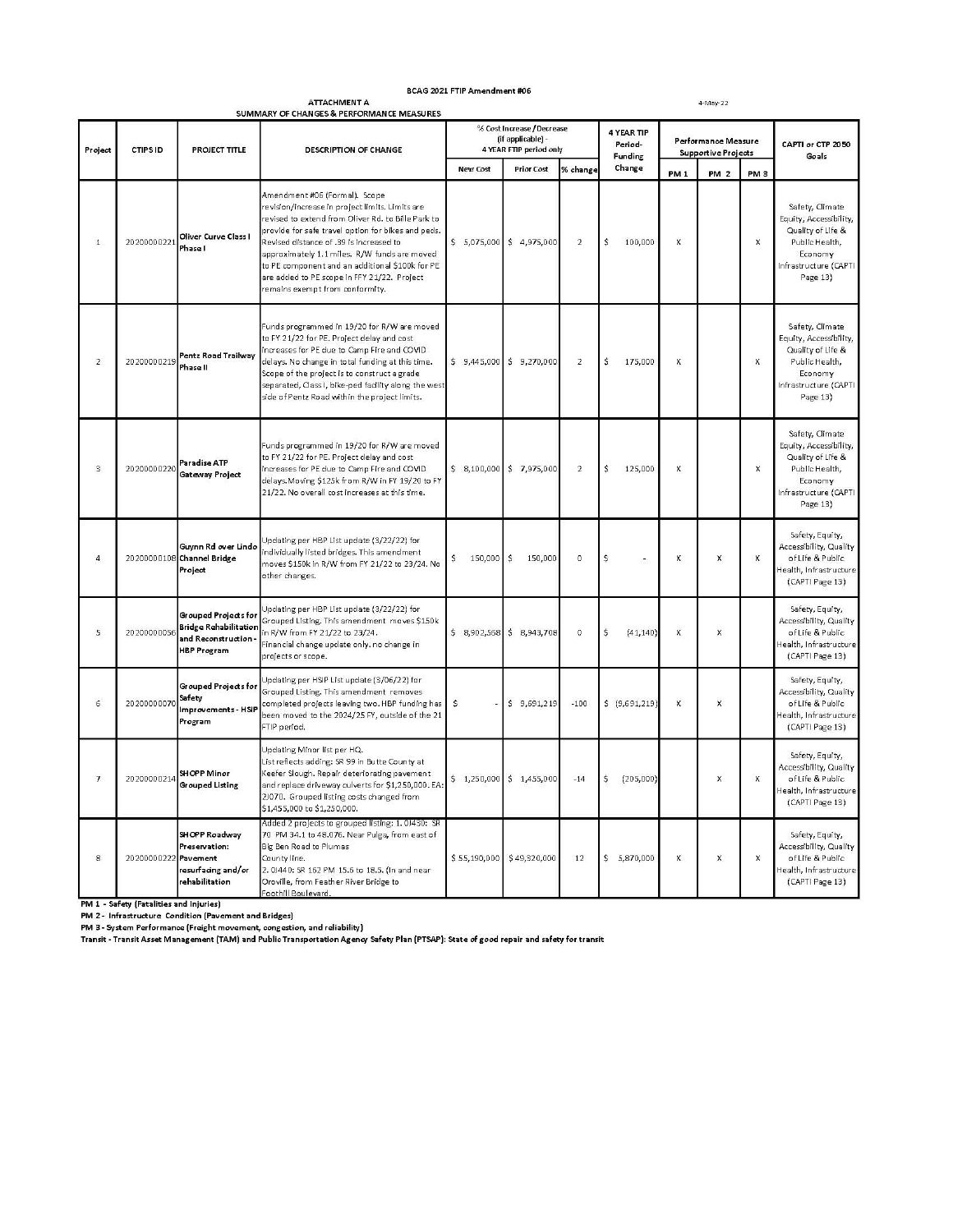



## **APPROVAL OF AMENDMENT #06 TO THE 2021 FEDERAL TRANSPORTATION IMPROVEMENT PROGRAM (FTIP) AND AIR QUALITY CONFORMITY DETERMINATION FOR BUTTE COUNTY**

**WHEREAS**, the Butte County Association of Governments is the designated Metropolitan Planning Organization for Butte County in accordance with 23 USC 134(b)(6); and Section 450.306 of the Metropolitan and Statewide Planning Rule;

**WHEREAS**, the Fixing America's Surface Transportation (FAST) Act of 2015 requires the Butte County Association of Governments, as the Metropolitan Planning Organization, to prepare a Transportation Improvement Program in cooperation with the State and transit operators, to include all projects to be funded under Title 23 and the Federal Transit Administration grants; and requires BCAG to prepare a long-range Regional Transportation Plan / Sustainable Communities Strategy (RTP/SCS) and short-range Federal Transportation Improvement Program (FTIP);

**WHEREAS**, the Butte County Association of Governments has prepared Amendment #06 to the 2021 FTIP as attached to this resolution;

**WHEREAS**, the 2021 FTIP through Amendment #06 is financially constrained by year and includes a financial plan that demonstrates projects can be implemented using committed funds;

 **WHEREAS,** This amendment does not reflect a change in the design concept and scope of the project or the conformity analysis years as assumed for the regional emissions analysis of the currently conforming RTP and TIP. This amendment, meets all applicable transportation planning requirements per 23 CFR Part 450 (financial constraint, public involvement and consistency with the RTP).

**WHEREAS,** BCAG does not have any Transportation Control Measures in the State Implementation Plan (SIP), therefore the projects do not interfere with any TCMs;

**WHEREAS,** BCAG posted a notice to provide the public with the opportunity to review and comment in accordance with BCAG's adopted Public Participation Plan.

**WHEREAS**, Amendment #06 as described below is within BCAG's programming targets and is financially constrained for the following activities including: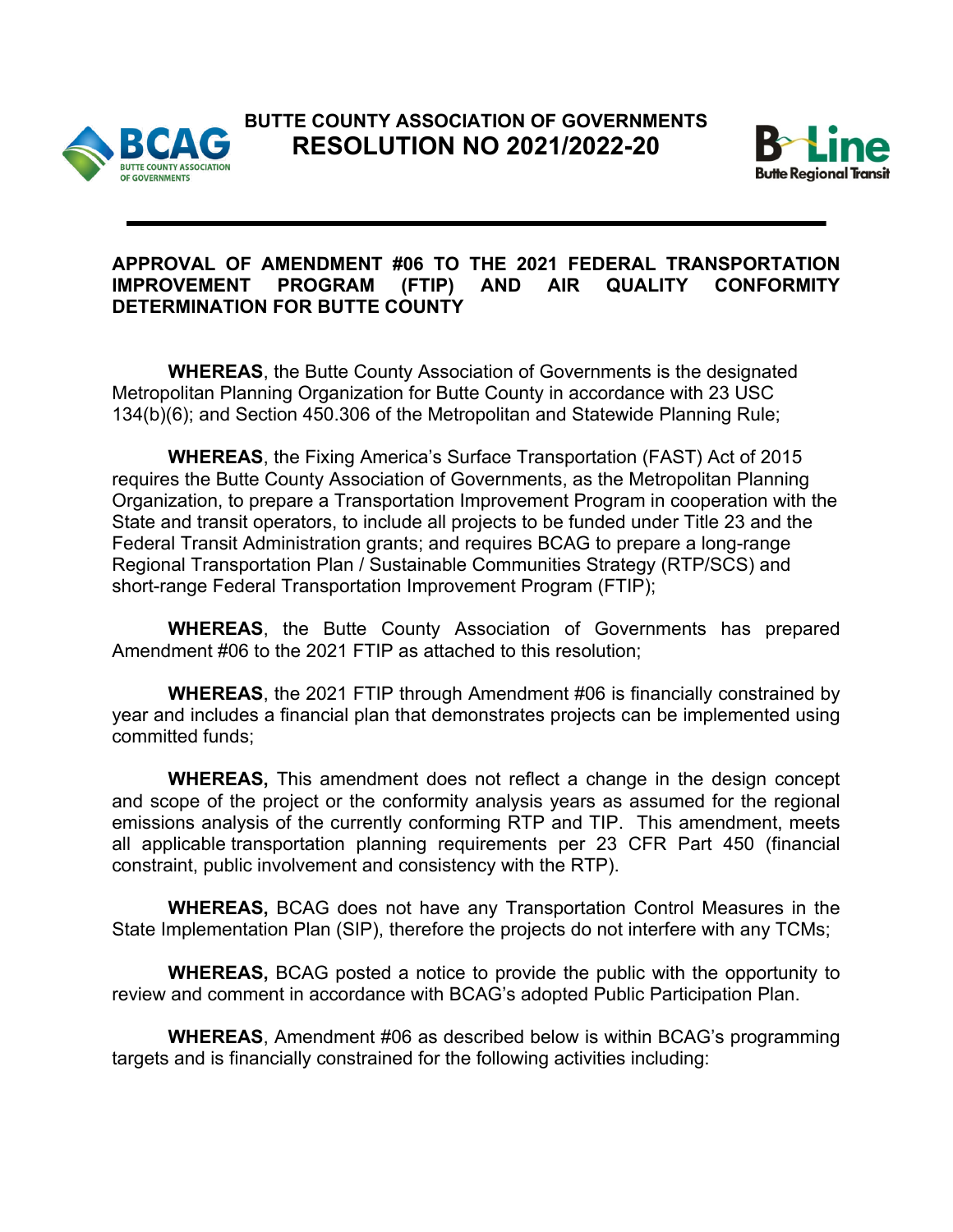# **FINANCIAL UPDATES TO EXISTING EXEMPT FTIP PROJECTS & GROUPED LISTINGS:**

- 1. **Pentz Road Trailway Phase II Town of Paradise**. The purpose of this modification is to move \$175,000 in right of way funds programmed with Congestion Mitigation and Air Quality Program (CMAQ) funds in the 2019/20 fiscal year to the Preliminary Engineering component in the 2021/22 fiscal year. This project is delayed, and the cost increased due to the Paradise Camp Fire and COVID. No change in total funding for the project at this time. This project is located on Pentz Road between Pearson Rd and Bille Road (1.63 miles), Pentz Road between Wagstaff Road and Skyway (1.56 miles). Scope of the project is to construct a grade separated, Class I, bike-ped facility along the west side of Pentz Road within the project limits. The project is exempt from a regional emissions analysis per the Environmental Protection Agency's Transportation Conformity Rule Section 93.126 Exempt Projects, Table 2 "Air Quality" indicating that bicycle and pedestrian facilities are exempt.
- 2. **Paradise ATP Gateway Project Town of Paradise.** The purpose of this modification is to move \$175,000 in right of way funds programmed with Congestion Mitigation and Air Quality Program funds in the 2019/20 fiscal year to the Preliminary Engineering component in the 2021/22 fiscal year. This project is delayed, and the cost increased due to the Paradise Camp Fire and COVID. No change in total funding for the project at this time. This project is located on Neal Road between Town Limits and Skyway (1.62 miles), Skyway between Neal Road and Pearson Road (0.9 miles). The scope of the project is to construct a grade separated, Class I, bike-ped facility along the west side of Neal Road within the project limits. The project is exempt from a regional emissions analysis per the Environmental Protection Agency's Transportation Conformity Rule Section 93.126 Exempt Projects, Table 2 "Air Quality" indicating that bicycle and pedestrian facilities are exempt.
- 3. **Grouped Projects for Bridge Rehabilitation and Reconstruction HBP Program – Various Agencies.** The purpose of this modification is to update the financial data for existing projects as listed in the updated Caltrans HBP list dated 03/33/2022. No changes to the projects were made. The four-year total for the HBP program has changed from \$8,943,708 to \$8,902,568 for a decrease of \$41,140. The project is exempt from a regional emissions analysis per the Environmental Protection Agency's Transportation Conformity Rule Section 93.126 Exempt Projects, Table 2 "Safety" indicating that the widening of narrow pavements or reconstructing bridges (no additional travel lanes) are exempt.
- 4. **Grouped Projects for Safety Improvements HSIP Program Various Agencies.**  The purpose of this modification is to update the HSIP Grouped listing and financial data for existing projects as listed in the updated Caltrans HSIP list dated 03/06/2022. Two existing projects are reflected in the backup list. The four-year total for the HSIP program has changed from \$9,691,219 to \$0 (zero) with funding identified outside of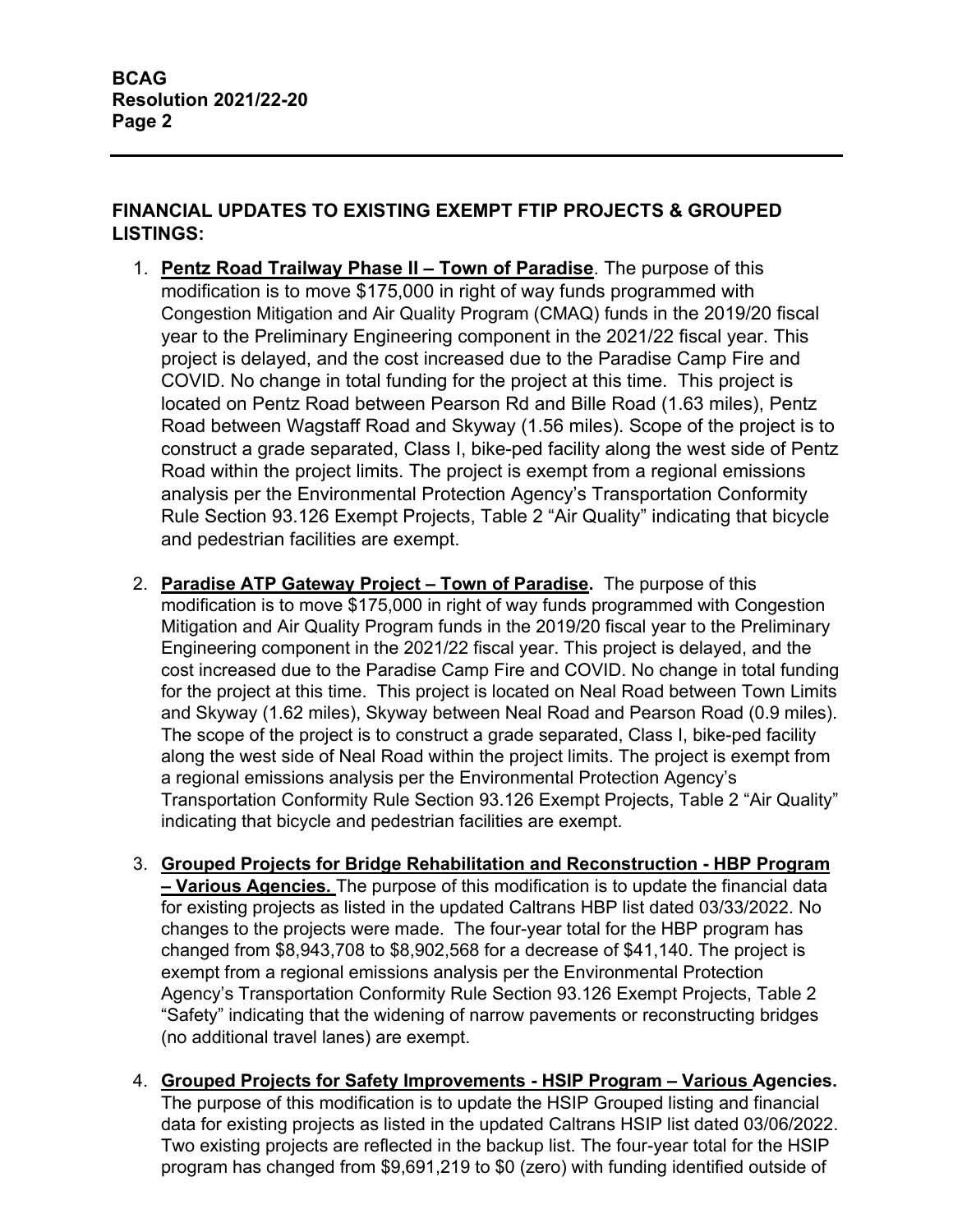the four-year 2021 FTIP Period reflecting projects have been completed and no longer need to be in the FTIP and funding for the two included projects has now been pushed to an outer year. The project is exempt from a regional emissions analysis per the Environmental Protection Agency's Transportation Conformity Rule Section 93.126 Exempt Projects, Table 2 "Safety" indicating that the Highway Safety Improvement Program implementation projects are exempt.

- 5. **SHOPP Minor Grouped Listing Caltrans.** The purpose of this modification is to update the SHOPP Minor Grouped listing to remove one project and add another. The list reflects adding the SR 99 in Butte County at Keefer Slough project. The scope is to repair deteriorating pavement and replace driveway culverts for \$1,250,00 (EA: 2J070). The Grouped Listing costs changed from \$1,455,000 to \$1,250,000. The project is exempt from a regional emissions analysis per the Environmental Protection Agency's Transportation Conformity Rule Section 93.126 Exempt Projects, Table 2 "Safety" indicating that pavement resurfacing and/or rehabilitation projects are exempt.
- 6. **SHOPP Roadway Preservation Grouped Listing Caltrans.** The purpose of this modification is to update the Grouped listing to add two projects. The list reflects adding SR 70 (Near Pulga) from east of Big Ben Rd to the Plumas County line project. The scope is to rehabilitate pavement, drainage, lighting, sign panels and Transportation Management System (TSM) elements. The second added project is SR 162, in and near Oroville from Feather River Bridge to Foothill Blvd. The scope is to rehabilitate pavement and drainages systems, upgrade to ADA standards and upgrade signs and guardrails. The Grouped Listing costs changed from \$49,320,000 to \$55,190,000. The projects are exempt from a regional emissions analysis per the Environmental Protection Agency's Transportation Conformity Rule Section 93.126 Exempt Projects, Table 2 "Safety" indicating that pavement resurfacing and/or rehabilitation projects are exempt.

### **FINANCIAL UPDATE TO EXISTING NON-EXEMPT FTIP PROJECT:**

7. **Guynn Rd over Lindo Channel Bridge Project (HBP Individually Listed Project) – City of Chico.** The purpose of this modification is to move \$150,000 in right of way funds from fiscal year 2021/22 to fiscal year 2023/24. This project is funded with Highway Bridge Program Funds (HBP). No other modifications are proposed, and total funding did not change. This is an existing project that is already included in the regional emissions analysis for air quality conformity and does not require a new conformity determination since the financial update does not reflect a change in the design concept and scope of the project or the conformity analysis years as assumed for the regional emissions of the currently conforming RTP and FTIP.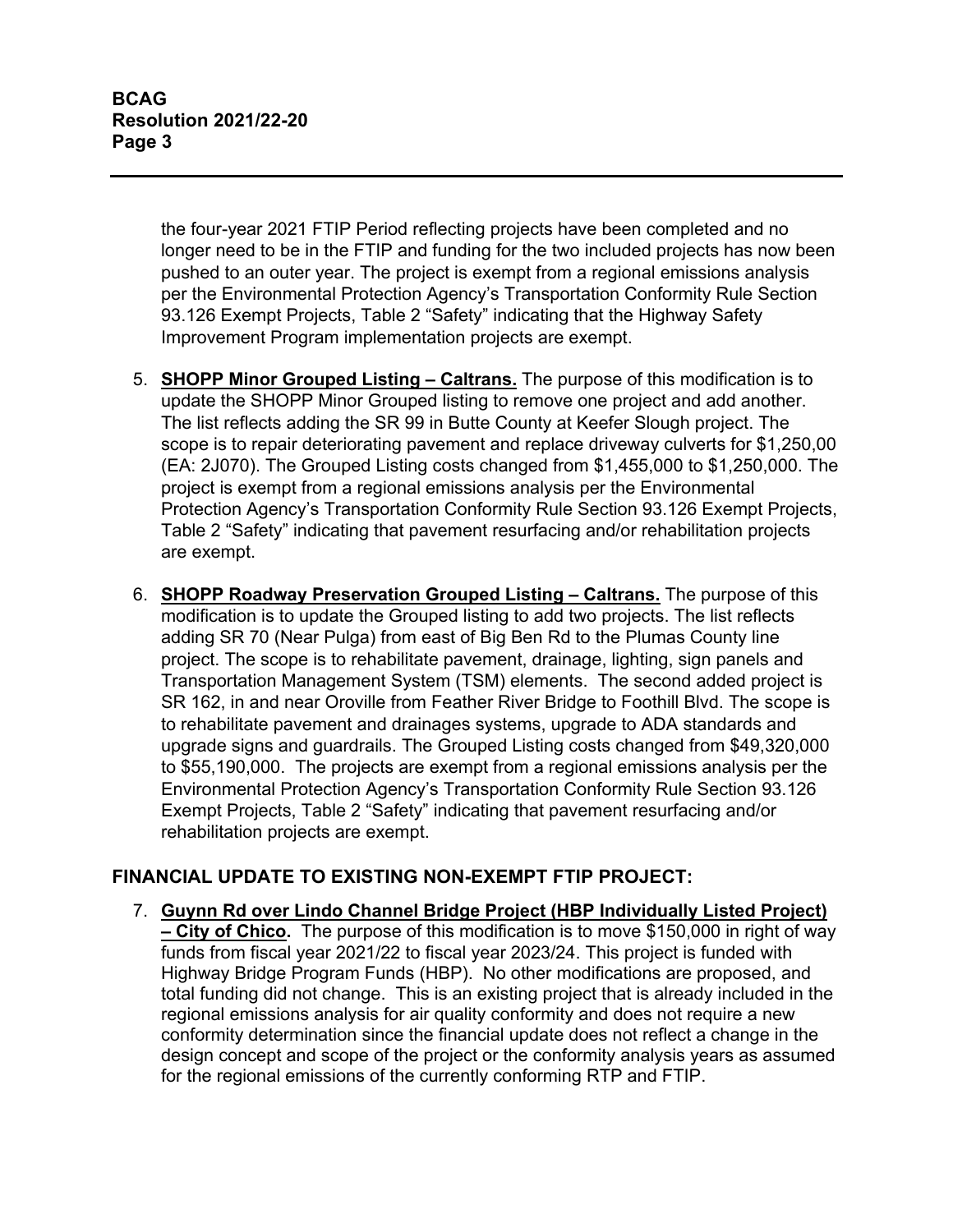## **FINANCIAL UPDATE (COST INCREASE REQUEST) AND SCOPE CHANGE TO EXISTING EXEMPT FTIP PROJECT:**

8. **Oliver Curve Class I Phase 1 Project – Town of Paradise.** This amendment increases the scope by extending the project limits. The limits are revised to extend originally from 0.39 miles to approximately 1.1 miles on Olive Rd from the Skyway to Bille Park in the Town of Paradise. The project is extended to include Bille Rd to Bille Park. The scope remains the same to provide a Class I bike path. In addition to the increased scope, right-of-way funds originally programmed are moved to the preliminary engineering component for \$100,000 in the 2021/22 fiscal year. In addition, this amendment adds another \$100,000 in Congestion Mitigation and Air Quality Program funds to fully fund the PE component for a revised total from \$250,000 to \$450,000. The project is exempt from a regional emissions analysis per the Environmental Protection Agency's Transportation Conformity Rule Section 93.126 Exempt Projects, Table 2 "Air Quality" indicating that bicycle and pedestrian facilities are exempt.

**WHEREAS**, the amended projects, as listed above, exist in the current 2020 Regional Transportation Plan / Sustainable Communities Strategy (RTP/SCS). The amendment for each project does not reflect a change in the design concept and scope of the project or the conformity analysis years as assumed for the regional emissions analysis of the currently conforming RTP and FTIP. The previous emissions analysis is consistent with the requirements of 40 CFR 93.118 and 93.119, as applicable. This amendment meets all applicable transportation planning requirements per 23 CFR Part 450 (financial constraint, public involvement, and consistency with the RTP). Allocating funds to these projects will not delay the implementation of projects in the 2020 RTP/SCS which are necessary to achieve the highway and transportation system envisioned by the plan. BCAG does not have any Transportation Control Measures in the State Implementation Plan (SIP) and therefore the project does not interfere with any TCMs.

**NOW THEREFORE BE IT RESOLVED** that the Butte County Association of Governments has prepared and approved Amendment #06 to the 2021 Federal Transportation Improvement Program in accordance with the Transportation Conformity Rule requirements applicable to Butte County and determined that the programming is consistent with the policies, goals and objectives of the adopted 2020 Regional Transportation Plan / Sustainable Communities Strategy. Based on this analysis, the Butte County 2020 RTP/SCS and the Butte County 2021 FTIP conforms to the applicable State Implementation Plan (SIP) and all applicable sections of the EPA's Transportation Conformity Rule;

**BE IT FURTHER RESOLVED** that in the interest of project delivery, the Butte County Association of Governments authorizes its staff to modify the programming information including minor adjustments in cooperation with Caltrans and or FHWA as needed to ensure the timely submittal and approval of the amendment.